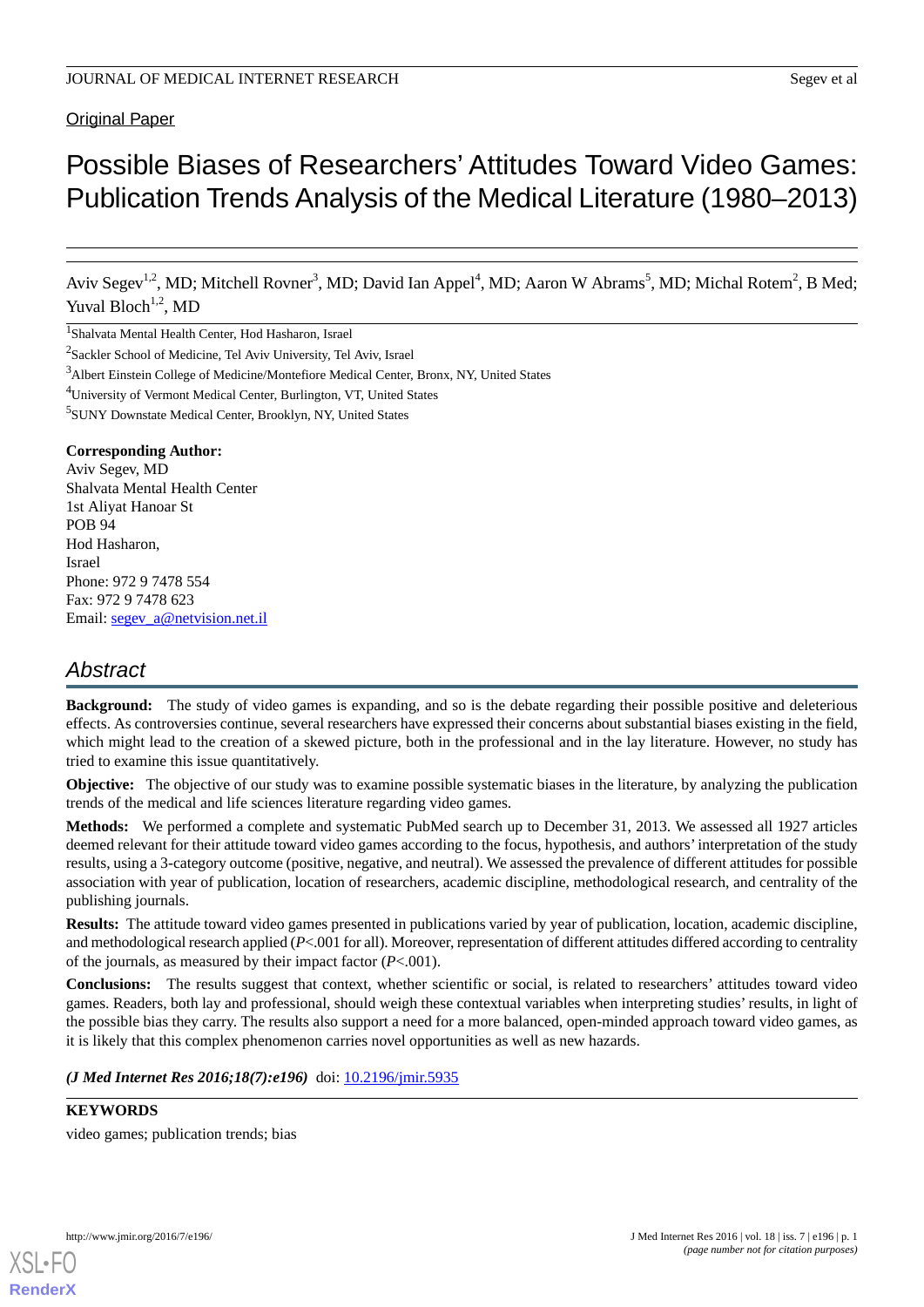# *Introduction*

Playing video games is a worldwide, significant social phenomenon with possible effects on life and health. Two main attitudes, often polarized, have dominated the interpretation of the consequences of playing video games on well-being since the early days of research in this field [[1\]](#page-7-0), with this heated debate continuing today [\[2](#page-7-1)]. On one hand, there are those who emphasize the advantages of video games, including beneficial uses of the media  $\lceil 3 \rceil$  such as cognitive enhancement  $\lceil 4, 5 \rceil$ , rehabilitation  $[6,7]$  $[6,7]$  $[6,7]$  $[6,7]$ , and prosocial behavior  $[8]$  $[8]$ . On the other hand, studies have reported harmful effects of video games on players, including academic deterioration [\[9](#page-7-8)], attention and psychosocial problems [\[10](#page-7-9)-[12\]](#page-7-10), violent behavior [\[13](#page-7-11)], and further deleterious effects.

Many possible applications of video games, either commercial or goal-oriented ("serious games"), in the fields of health and medicine were studied in the literature: promoting health behaviors  $[14,15]$  $[14,15]$  $[14,15]$ , motor skills and balance  $[16,17]$  $[16,17]$  $[16,17]$  $[16,17]$ , cognitive rehabilitation [\[6](#page-7-5),[18\]](#page-8-3), medical training [\[19](#page-8-4),[20\]](#page-8-5), and even psychotherapy [[21](#page-8-6)[,22](#page-8-7)]. As the literature indicates the possible negative outcomes of video games, and recurrent warnings are being published by leading medical authorities [\[23](#page-8-8)], clinicians and policy makers face a complex challenge: to translate the possibilities and applications of video games into clinical practice and official statements, in light of the confusing and contradictory evidence.

These dichotomous views of video games may drive professionals to choose a dichotomous stance, either positive or negative, on video games. These stances have a major impact, especially among physicians, as they may be transmitted, in turn, to their patients and students.

As video game variety, usage, content, and context are widely diverse and have become a part of modern life, Bavelier and Green stated that "One can no more say what the effects of video games are, than one can say what the effects of food are," implying that "the devil is in the details" [[2\]](#page-7-1).

Ideally, we look for science to bring forth results and data that will reveal the costs and benefits of this practically universal behavior. However, this optimistic view overlooks the fact that research only answers the hypothesis suggested. Thus, when studying new, emotion-provoking phenomena, the biases of researchers, on which the basic hypotheses are based, might affect and skew the focus of research and the interpretation of its results.

Such biases have been suggested in the literature concerning video games, which might cause a disconnect between the studies' findings and their interpretations in the public and professional literatures [[24](#page-8-9)[-26](#page-8-10)]. Along this line of thought, familiarity with computer games has been identified as a possible moderator of one's beliefs about computer games [[27\]](#page-8-11).

In this study, we set forth to examine trends and possible bias in the medical literature focusing on video games, by examining trends by time of publication, country of origin, medical discipline, and research methodology. Revealing such trends may raise awareness of researcher bias, thus helping to formulate

a clearer understanding of the interpretation of studies evaluating the risks and rewards of video games. We set forth to examine such biases by examining the researchers' attitudes reflected in the study publication. By attitude, we mean "A settled way of thinking or feeling about something" [\[28](#page-8-12)].

# *Methods*

#### **Search Strategy**

We conducted a systematic search on the PubMed database for all articles published up to December 31, 2013, using synonyms for video games (plural): videogames, video games, "video games"[MeSH] (major and subtypes), electronic games, and "computer games."

#### **Database Assembly and Variables of Interest**

We classified all results according to the following parameters: year of publication, publishing journal, and country of origin (based on the affiliations of the first author). Using the ISI Web of Knowledge (now the Web of Science), we added subject categories to each record, as well as the impact factor of the publishing journal. We then manually accessed each article and read all possible abstracts. If an abstract was not available, or not coherent, we accessed and read the article itself. That process allowed 3 fields to be added to each record: (1) relevance of the article was assessed (relevant/not relevant), based on the role computer games had in the study, because articles may describe video gamers as a control group or as the placebo task for a cognitive test, (2) article type was determined (eg, case study, expert opinion, cross-sectional study, randomized controlled trial), and (3) attitude was assessed on a 3-category variable (as either positive, neutral, or negative), based on the focus, hypothesis, and the article authors' interpretation of the study results and conclusions. Studies hypothesizing that video games increase aggressiveness would be considered to have a negative attitude, but negative results in such a study and a conclusion encouraging doubts about the concept of video game-induced aggressiveness would be considered neutral. On the other hand, a study examining the contribution of active video games to balance rehabilitation would be classified as positive. Similarly, a study examining this issue and reporting a negative result and urging caution when implementing video games in balance rehabilitation would also be classified as neutral.

#### **Data Quality Assurance**

We divided the process of determining the attitude of the article and ensuring interrater reliability into several steps. Initially, 4 classifiers (MR, DIA, AWA, MR) classified 150 articles, each of which was also examined by the lead researcher (AS); all of the researchers discussed conceptual questions. Next in the classification, each of the classifiers worked alone, while every question that arose was discussed with the lead researcher. If considerations about the classification process seemed to have generalization potential, the discussion was relayed to the other classifiers.

After finishing the classification, and to ascertain reliability, a different classifier, who was blinded to the previous categorization, reanalyzed 10% of the sample, randomly selected

```
XS-FO
RenderX
```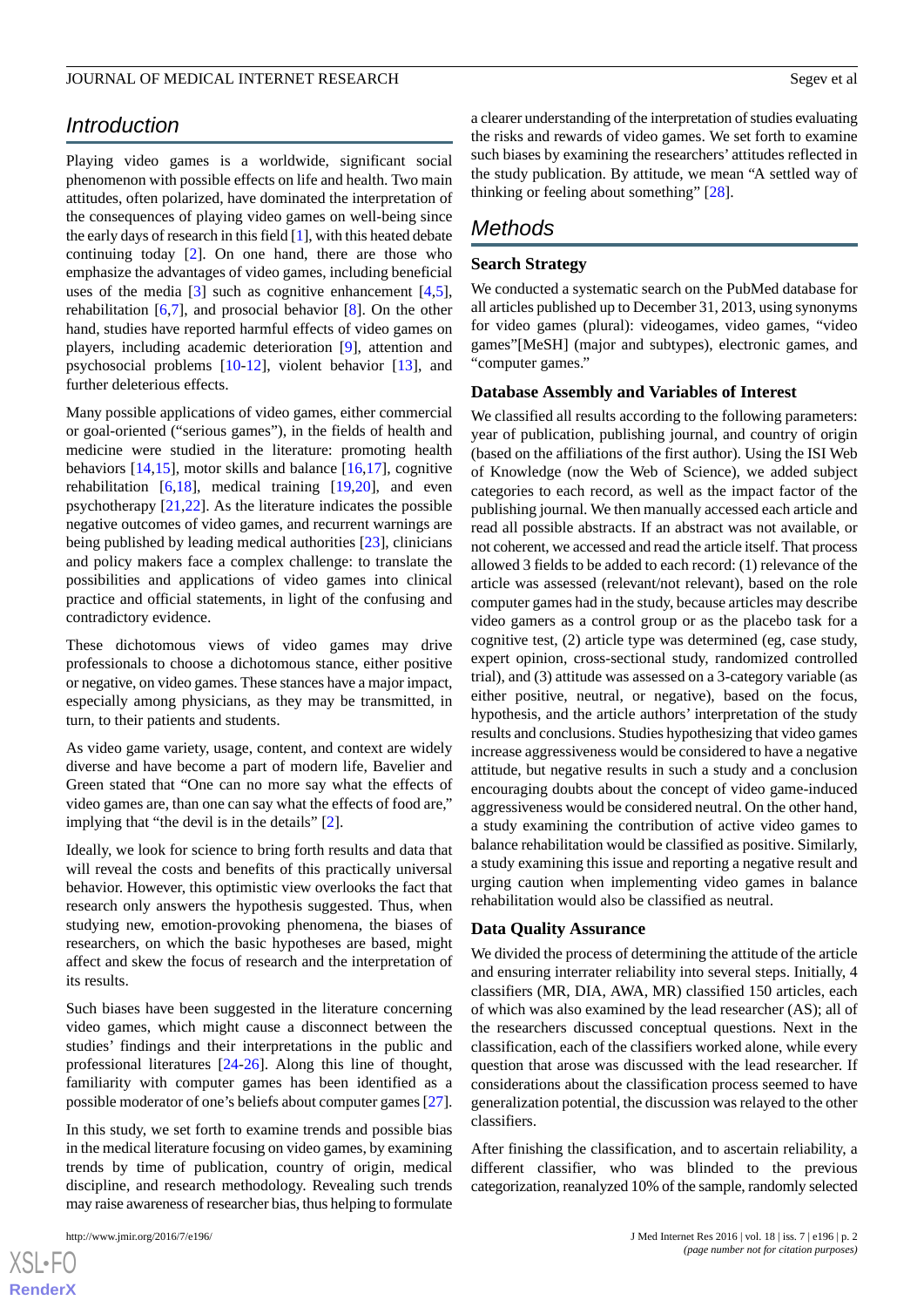#### JOURNAL OF MEDICAL INTERNET RESEARCH SEGEV ET ALL AND SEGEV ET ALL SEGEV ET ALL SEGEV ET ALL SEGEV ET ALL SEGEV ET ALL SEGEV ET ALL SEGEV ET ALL SEGEV ET ALL SEGEV ET ALL SEGEV ET ALL SEGEV ET ALL SEGEV ET ALL SEGEV ET ALL

by computer. These decisions were compared in order to examine agreement.

#### **Statistical Analysis**

Statistical analysis was performed using IBM SPSS version 16 software (IBM Corp). First, we examined each variable of interest. Spearman correlation examined trends over time. For categorical variables (researchers'location, medical discipline, research methodology, and impact factor), we used chi-square analysis with a follow-up post hoc  $2\times 3$  chi-square for each of the subcategories of variables.

# *Results*

We retrieved 3223 articles in total, of which 170 were duplicates, leaving 3053 articles. For 230 of those (7.53%), we gathered the information from the article itself, as the article had no abstract, or we deemed the abstract not to be informative enough for classification. Only 75 articles (2.46%) had no abstract and the article itself was unattainable, leaving only the title, affiliations, and PubMed's medical subject headings (MeSH) to rely on for classification. In those cases, if the information was not sufficient, we excluded the article from the analysis. For all other articles (n=2748, 90.01%), we based classification on the abstract. We deemed 1126 articles to be irrelevant, as video games were not the focus of the article, leaving 1927 articles, published in 300 different journals, from 64 different countries.

<span id="page-2-0"></span>Blinded agreement between researchers on the article's attitude was substantial (κ=.77, *P<*.001). Furthermore, virtually all of the disagreements were either positive versus neutral or negative versus neutral. Only 1 study of the 186 in the verification process was assigned a contrasting attitude (negative-positive);

**Figure 1.** Number of video game-related publications, 1980–2013.

thus, agreement regarding attitude direction was almost perfect (κ=.99, *P<*.001).

Overall, we classified 812 of the 1927 (42.14%) as negative-attitude publications, 301 (15.62%) as neutral, and 814 (42.24) as positive-attitude publications.

# **Change in Publication Number and Attitudes Over Time**

We found a significant and meaningful Spearman correlation between the number of publications and the year (*r*=.946, *P<*.001), from the first and only publication in 1980, to 312 articles in 2013 [\(Figure 1\)](#page-2-0).

Furthermore, the proportion of video game publications was also positively correlated with the year (*r*=.927, *P<*.001), from 1 out of 279,486 (0.00049%) in 1980, to 312 out of 1,136,703 (0.027%) in 2013, for growth by a factor of 55.1 ([Figure 2\)](#page-3-0).

As the number of publications per year was very low until 1999 (<15 per year, for a total of 101 articles in 19 years), we excluded these years from this specific analysis only, as even a single article would create a major shift in the said year. As the years progressed, the proportion of negative publications dropped (*r*=–.907, *P<*.001), while the number of positive and neutral publications increased (*r*=.87, *P<*.001 and *r*=.519, *P*=.047, respectively) [\(Figure 3\)](#page-3-1).

As we excluded the first 19 years of video game studies due to the scarcity of articles each year, we analyzed those years in 2 large fragments: 1980–1989 and 1990–1998.

Over the first 10 years of research, 34 articles were published, 19 (56%) of them with positive attitude, and 11 (32%) with negative attitude. Over the next 9 years (1990-1998), an additional 67 articles were published, 25 (37%) of them with positive attitude and 32 (48%) with negative attitude.



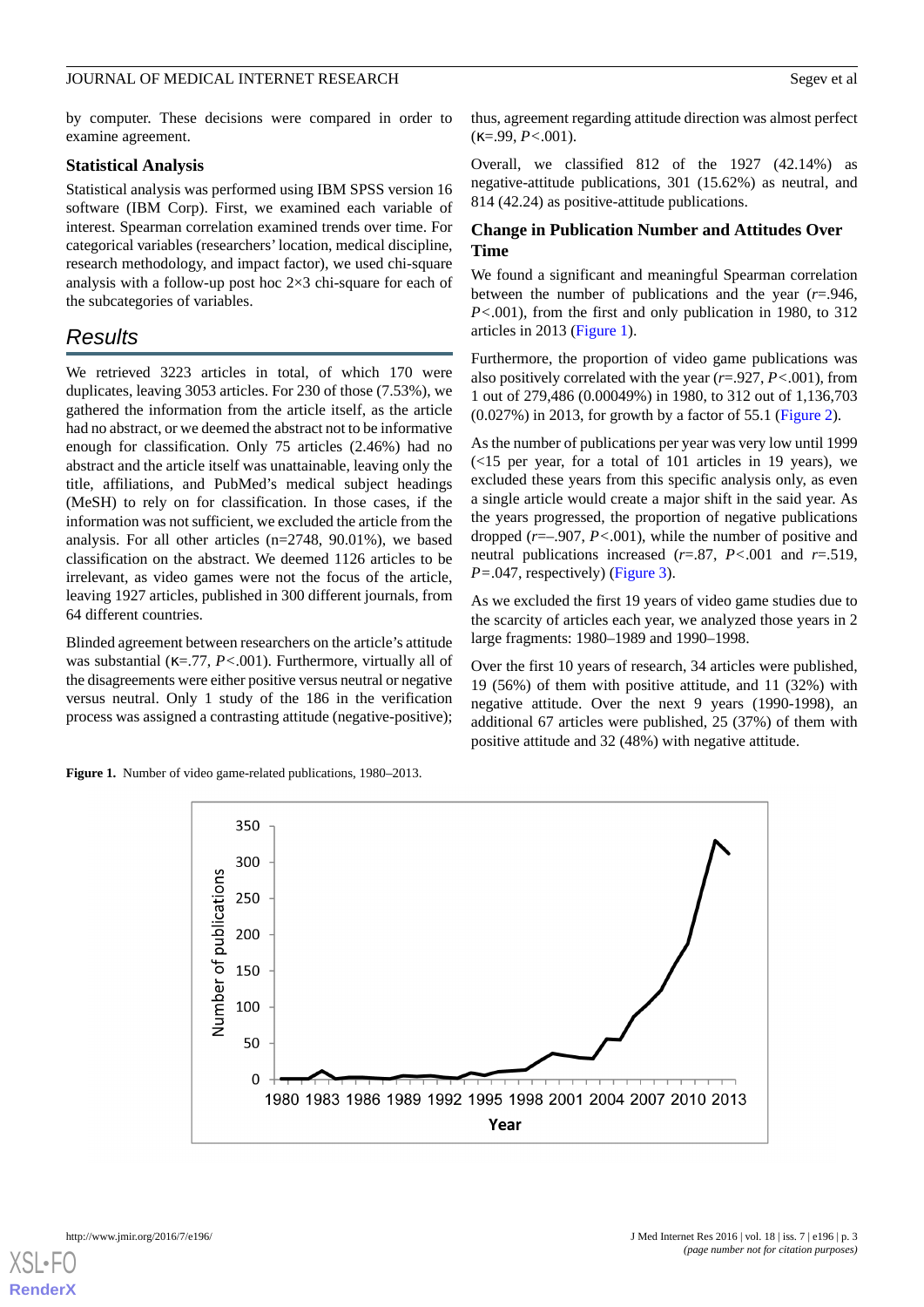<span id="page-3-0"></span>**Figure 2.** Proportion of video game-related publications, 1980–2013.



<span id="page-3-1"></span>Figure 3. Proportions of attitudes toward video games over time, 1999–2013. The line demonstrates the positive linear trend of positive-attitude publications.



#### **Change in Attitudes Across Regions**

As 64 different countries contributed to the pool of articles dealing with video games, we grouped countries according to location (United States, Canada, Europe, Eastern Europe, Australia and New Zealand, Middle East, Asia, Africa, and South America). We combined groups of countries that contributed fewer than 100 articles into 1 group, leaving 6 regions: Australia, Canada, Europe, Asia, United States, and other. A chi-square test revealed a significant association

between attitude distribution (positive, negative, or neutral) and the region from which the article originated (*P<*.001). A post hoc test of 2×3 chi-square revealed a significant increase in positive articles (with a reciprocal decrease in negative articles) in the United States (*P<*.001) and Canada (*P=*.045) and a decrease in positive articles (with a reciprocal increase in negative and neutral articles) in Asia (*P<*.001) [\(Table 1\)](#page-4-0). In Europe there was a trend to increased negative articles and decreased positive articles (*P=*.05).

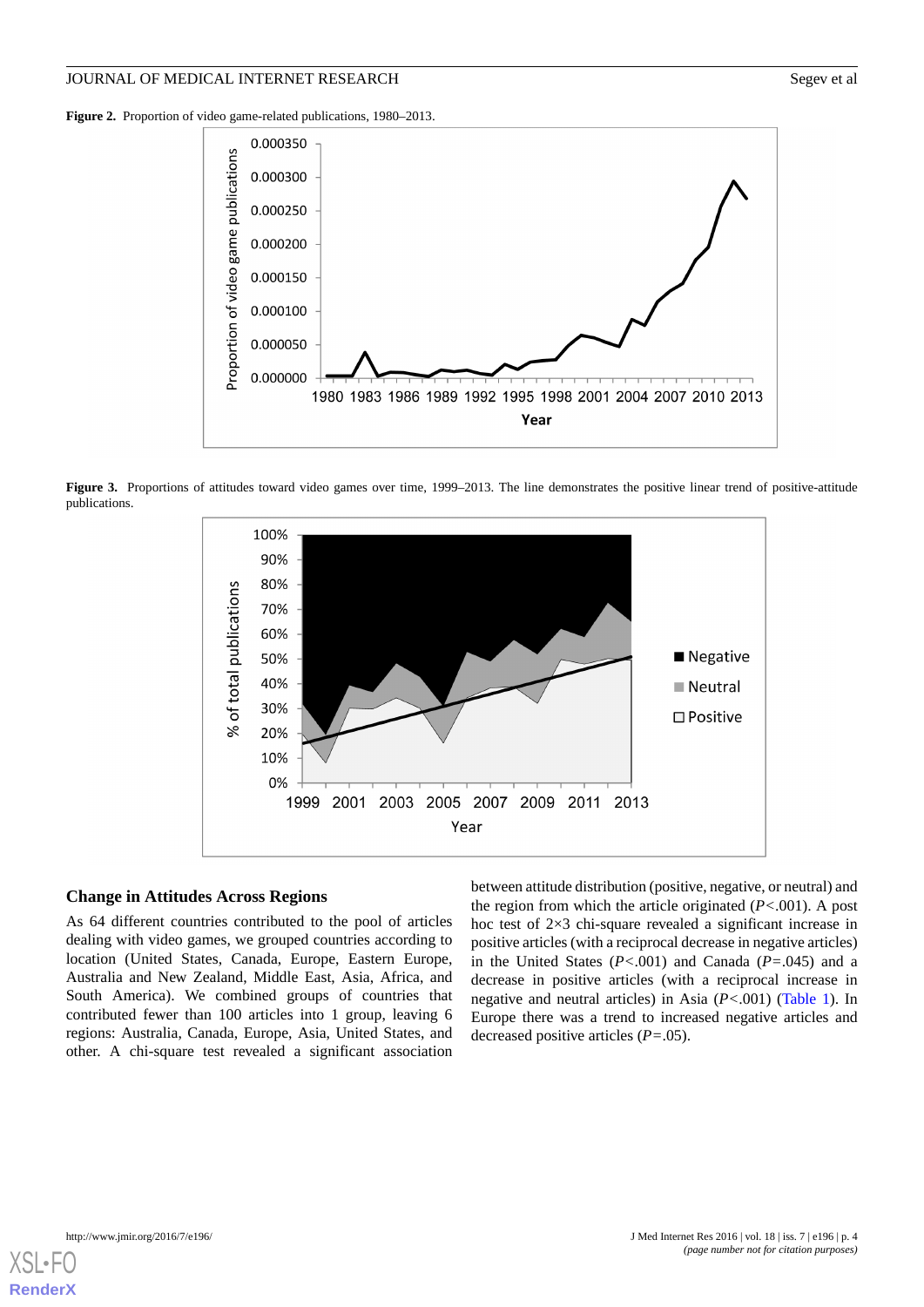<span id="page-4-0"></span>**Table 1.** Changes in attitudes toward video games across regions, 1980–2013, as reflected in the change in proportion of video game-related articles.

| Region    | Countries                                                                                                                                                                                                                                                                                                                                                                      | Total no.   | Change in attitude (%) |                     |                      | $P$ value           |
|-----------|--------------------------------------------------------------------------------------------------------------------------------------------------------------------------------------------------------------------------------------------------------------------------------------------------------------------------------------------------------------------------------|-------------|------------------------|---------------------|----------------------|---------------------|
|           |                                                                                                                                                                                                                                                                                                                                                                                | of articles | Negative<br>attitude   | Neutral<br>attitude | Positive<br>attitude |                     |
| <b>US</b> | <b>United States</b>                                                                                                                                                                                                                                                                                                                                                           | 804         | $-5.7\%$               | $-0.8%$             | $+6.6$               | < 0.01 <sup>a</sup> |
| Canada    | Canada                                                                                                                                                                                                                                                                                                                                                                         | 119         | $-9.3%$                | $-1.3%$             | $+10.7%$             | .045                |
| Australia | Australia. New Zealand                                                                                                                                                                                                                                                                                                                                                         | 103         | $+4.5%$                | $-3.0\%$            | $-1.4%$              | >1                  |
| Europe    | Austria, Belgium, Denmark, Finland, France, Germany,<br>Iceland, Italy, Ireland, Luxembourg, the Netherlands,<br>Norway, Portugal, Scotland, Spain, Sweden, Switzerland,<br>United Kingdom                                                                                                                                                                                     | 554         | $+3.9\%$               | $+0.3%$             | $-4.1%$              | .05                 |
| Asia      | Bangladesh, China, Hong Kong, India, Indonesia, Japan,<br>Korea, Malaysia, Philippines, Singapore, South Korea,<br>Taiwan, Thailand, Vietnam                                                                                                                                                                                                                                   | 176         | $+11.9%$               | $+6.0\%$            | $-17.8%$             | $\leq 0.01^a$       |
| Other     | Eastern Europe (Bosnia-Herzegovina, Croatia, Czech Re- 171<br>public, Hungary, Lithuania, Poland, Romania, Russia,<br>Serbia, Ukraine); Middle East (Egypt, Greece, Iran, Israel,<br>Lebanon, Oman, Saudi Arabia, Turkey); South America<br>(Argentina, Brazil, Chile, Colombia, Jamaica, Mexico,<br>Puerto Rico); others (Georgia, Nigeria, South Africa, mixed<br>countries) |             | $+5.9\%$               | $-0.4%$             | $-5.4%$              | >1                  |

<sup>a</sup>Significance remains after Bonferroni correction.

#### **Change in Attitudes Across Disciplines**

Using subject categories, as defined by the Journal Citation Reports (Thomson Reuters, New York, NY), we classified articles by discipline according to the journal in which they were published. Thus, we classified a portion of the 1927 articles in more than 1 domain: 1352 publications (70.16%) were classified to 1 discipline, 490 (25.43%) to 2 disciplines, 38 (1.97%) to 3 disciplines, and 4 (0.21%) to 4 disciplines. We did not assign 43 publications (2.23%) to any discipline, as the publishing journals were not listed in ISI and we could not unequivocally derive the journal discipline from the name of the journal.

The 8 defined disciplines were pediatrics, psychiatry and psychology, neurology, basic sciences, nonmedical and technology, public health and environment, rehabilitation, and internal and general medicine (comprising several fields in medicine in which the number of publications was low, such as ophthalmology, nursing, and family practice). Other than general and internal medicine, the most prominent field was

psychiatry and psychology, with 572 (29.68%) of all publications in the field of video games. The next most prominent field was pediatrics (326, 16.92%), followed by public health and environment (311, 16.14%).

A chi-square test revealed a significant association between attitude distribution and disciplines (*P<*.001).

A post hoc test of 2×3 chi-square revealed a reduced number of positive articles (with a reciprocal increase in neutral articles) in psychiatry and psychology (*P<*.001), an increased number of positive articles (with a reciprocal decrease in neutral articles) in general and internal medicine (*P=*.001), an increased number of positive articles (with a reciprocal decrease in neutral and negative articles) both in rehabilitation and in nonmedical and technology domains (*P<*.001 for both), an increased number of negative articles (with a reciprocal decrease in positive articles) in pediatrics (*P<*.001), and an increased number of negative articles (with a reciprocal decrease in neutral articles) in public health and environment (*P<*.001). No correlation was found for neurology and basic sciences ([Table 2](#page-5-0)).

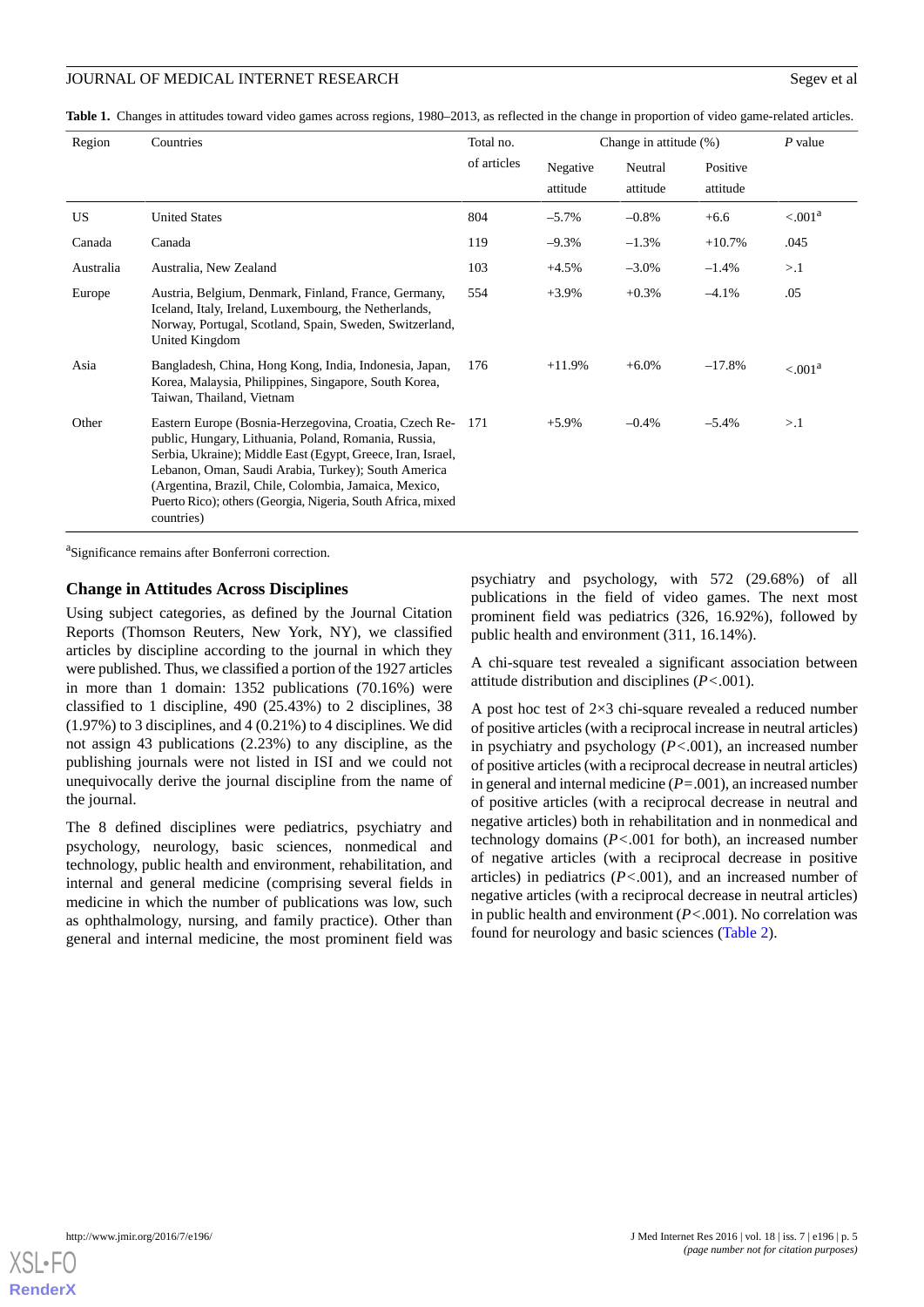<span id="page-5-0"></span>**Table 2.** Change in attitudes toward video games across different disciplines, 1980–2013, as reflected in the change in proportion of video game-related articles.

| Subject                       | Total no.   |                   | P value          |                   |                     |  |
|-------------------------------|-------------|-------------------|------------------|-------------------|---------------------|--|
|                               | of articles | Negative attitude | Neutral attitude | Positive attitude |                     |  |
| Psychiatry and psychology     | 572         | $+1.1%$           | $+13.9%$         | $-14.9%$          | < .001 <sup>a</sup> |  |
| Pediatrics                    | 326         | $+17.4%$          | $-1.2%$          | $-16.1%$          | $\leq 0.01^a$       |  |
| <b>Rehabilitation</b>         | 135         | $-39.1%$          | $-10.4%$         | $+49.7%$          | $\leq 0.01^a$       |  |
| Nonmedical and technology     | 206         | $-29.0\%$         | $-6.4%$          | $+35.5%$          | $\leq 0.01^a$       |  |
| Neurology                     | 161         | $-5.5\%$          | $+1.8%$          | $+3.8%$           | >1                  |  |
| Basic sciences                | 93          | $-3.4%$           | $-0.5%$          | $+4.0%$           | >1                  |  |
| Public health and environment | 311         | $+8.7%$           | $-5.3\%$         | $-3.3\%$          | .001 <sup>a</sup>   |  |
| General and internal medicine | 658         | $-1.4%$           | $-5.6\%$         | $+7.0%$           | $\leq 0.01^a$       |  |

<sup>a</sup>Significance remains after Bonferroni correction.

# **Change in Attitudes Across Methodological Approaches of Studies**

We then divided the articles into 3 categories based on study design: observational studies, interventional studies, and study aggregations (reviews and meta-analyses).

As methodological requirements and evidence-based approaches have shifted greatly since 1980, we examined the correlation between study methodology and the year of publication.

<span id="page-5-1"></span>We found a significant and meaningful Spearman correlation between the methodological approach and the year: as the years progressed, the proportion of observational studies declined (*r*=–.75, *P=*.001) and that of interventional studies increased (*r*=.63, *P=*.01). No correlation was found with the number of aggregation-based articles (*r*=–.086, *P>*.1). We then examined whether there was an association between the research methodology and attitude. The correlation was significant (*P<*.001): positive articles increased in interventional studies (*P<*.001), with a reciprocal decline in negative articles, while negative articles increased in observational studies, with a reciprocal decline in positive articles [\(Table 3\)](#page-5-1).

**Table 3.** Change in attitudes toward video games across methodological approaches, 1980–2013, as reflected in the change in proportion of video game-related articles.

| Type of study  | Total no. of articles |                   | Change in attitude $(\% )$ |                   | P value     |
|----------------|-----------------------|-------------------|----------------------------|-------------------|-------------|
|                |                       | Negative attitude | Neutral attitude           | Positive attitude |             |
| Observational  | 1081                  | $+16.0\%$         | $+1.1\%$                   | $-16.9\%$         | $< 0.001^a$ |
| Interventional | 686                   | $-25.8%$          | $-0.9\%$                   | $+26.8%$          | $< 0.001^a$ |
| Aggregated     | 160                   | $+2.9%$           | $-3.1%$                    | $+0.3%$           | >1          |

<sup>a</sup>Significance remains after Bonferroni correction.

#### **Change in Attitude Across Journal Centrality**

Based on the impact factor (defined by Journal Citation Reports), we divided the journals into 3 groups: lower impact factor (ranging from 0 to 2.0 or nonlisted), medium impact factor (ranging from 2.001 to 4.0), and high  $(\geq 4.001)$ . The groups comprised, respectively, 908 (47.12%), 668 (34.67%), and 351 (18.21%) of the 1927 publications. A chi-square test revealed a significant association between the impact factor group and attitude of the articles (*P<*.001). The low impact factor group tended to publish more positive articles (with a reciprocal decrease in neutral and negative articles) (*P<*.001), whereas both the medium and high impact factor groups tended to publish fewer positive articles, with a reciprocal increase in neutral articles in the medium group (*P<*.001) and a reciprocal increase in negative articles in the high impact factor group (*P=*.008) [\(Table 4\)](#page-6-0).

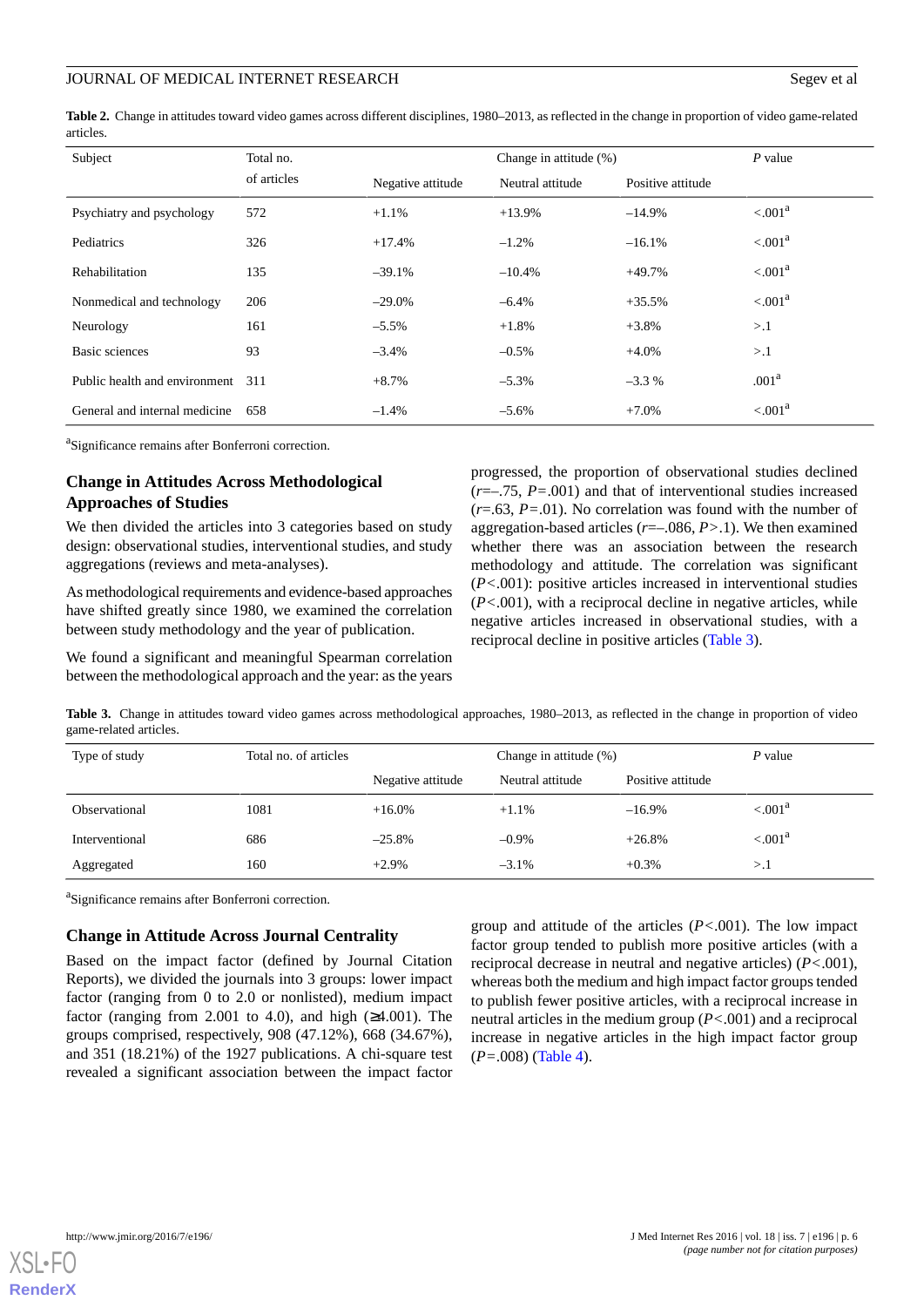#### JOURNAL OF MEDICAL INTERNET RESEARCH SEGEV ET ALL AND SEGEV ET ALL SEGEV ET ALL SEGEV ET ALL SEGEV ET ALL SEGEV ET ALL SEGEV ET ALL SEGEV ET ALL SEGEV ET ALL SEGEV ET ALL SEGEV ET ALL SEGEV ET ALL SEGEV ET ALL SEGEV ET ALL

<span id="page-6-0"></span>**Table 4.** Change in attitudes toward video games across journal centrality, 1980–2013, as reflected in the change in proportion of video game-related articles.

| Impact factor group  | Total no. of articles |                   | Change in attitude (%) |                   | P value           |
|----------------------|-----------------------|-------------------|------------------------|-------------------|-------------------|
|                      |                       | Negative attitude | Neutral attitude       | Positive attitude |                   |
| Low $(0-2.0)$        | 908                   | $-3.1\%$          | $-4.1\%$               | $+7.4%$           | $\leq 0.01^a$     |
| Medium $(2.001-4.0)$ | 668                   | $+0.4%$           | $+6.6%$                | $-6.9\%$          | $\leq 0.01^a$     |
| High $(≥4.001)$      | 351                   | $+7.5%$           | $-1.6\%$               | $-5.7\%$          | .008 <sup>a</sup> |

<sup>a</sup> Significance remains after Bonferroni correction.

# *Discussion*

#### **Principal Findings**

The number of articles reporting studies of video games is increasing rapidly. It seems that the attitude toward video games is affected by the year of publication, the region of origin of the lead researcher, the discipline from which the article stems, and the research method applied. Moreover, it seems that the representation of different attitudes varies according to the centrality of the journal, as measured by its impact factor.

Surprisingly, in the early years of video games research, while opinion leaders were speaking against video games and their deleterious effects [\[1](#page-7-0)], most articles presented a positive attitude. The positive trend prevailing in the 1980s was reversed during the 1990s, when negative attitudes toward video games were reflected in nearly half of the publications. A possible explanation for the proliferation of positive articles in the 1980s is the novelty of this subject, with enthusiastic researchers focusing on this new field and its opportunities. When viewed by year of publication, positive attitudes increased over time (excluding the early "pioneer" years). One possible explanation is that attitudes toward video games are affected by prior experience with the field, and that gaining experience with the medium, and integrating younger researchers who have been exposed to video games all their lives, would lead to a more positive approach. Another possibility would be to view the attitude of the medical research community in a similar way to the patterns of technology adoption. The temporal curves, delineating a rise of positive articles in the 1980s, a strong shift toward negative articles in the 1990s, and then a gradual incline of positive attitudes, follows the trends depicted in Gartner's hype cycles portraying the adoption of new technologies [\[29](#page-8-13)].

The assessment based on the country of origin supports the "acquaintance" hypothesis [[27\]](#page-8-11): articles from the United States, a leader in the video game industry, tended to be positive. Articles from Asia, which comprises a mesh of traditional and modern cultures, and with exponential growth of technological penetration and video games, leaned toward negative attitudes. This is possibly a reflection of the repercussions of a rapidly changing culture and assimilation of changes in lifestyle.

Among the different medical disciplines, most of the findings can seem trivial. One could assume that basic science, by its very nature, would tend to lack a polarized attitude. Also, it is not surprising that the field of rehabilitation, which seeks a measure of improvement, would be positively biased. The same

 $XS$  • FO **[RenderX](http://www.renderx.com/)** bias would be very plausible in the technological disciplines. Public health, though, a discipline that tends to look for risk factors and prevention measures, would understandably be biased toward the more negative attitudes. Neurology seems to be balanced. This leaves 2 disciplines with an intriguing tendency toward the negative: psychiatry and psychology, and, even more so, pediatrics. One can hypothesize that the rapid dissemination of and increase in the number of video games used in the field of pediatrics, along with a more protective and more pronounced generation gap, could be a possible explanation. Another possible explanation would be a specific "toxic" effect specific to early development and mental health. This view is in accord with when video games are being considered as a type of behavioral addiction. However, the positive-attitude studies published in the educational field, as well as in neurology and cognitive rehabilitation, strengthen the suspicion of a negative-attitude bias both in pediatrics and in psychiatry and psychology research.

The methodological partition results may not be surprising. Observational studies are often directed toward negative outcomes (eg, risk factor), while interventional studies usually seek benefits (although difficult to examine systematically, it seems that it is less common for a study to manipulate an intervention that will intentionally cause negative effects than to intervene in order to achieve a more favorable outcome).

The results of this study suggest a possible publication bias as a factor in the basic attitude of the article: negative-attitude articles are more likely to get published in a high impact factor journal. When studying a common phenomenon, such as video games, observational studies (which, as suggested, may favor a negative attitude) offer access to large populations, thus enabling stronger methodology. This might explain the bias of the higher impact factor journals toward publishing studies with a negative attitude. One can expect that, in the coming years, as the technological possibilities of interventional studies improve and as the mass of interventional studies increases, more methodologically robust interventional studies will find their way to more influential journals.

#### **Limitation**

Though the study covered the entire literature indexed in PubMed, our scope was limited to medical and life sciences-related publications. As such, we cannot attest to attitudes in other academic branches dealing with video games, such as education or communications. However, as few such articles have been indexed in PubMed, and consequently analyzed in this study, the general approach toward computer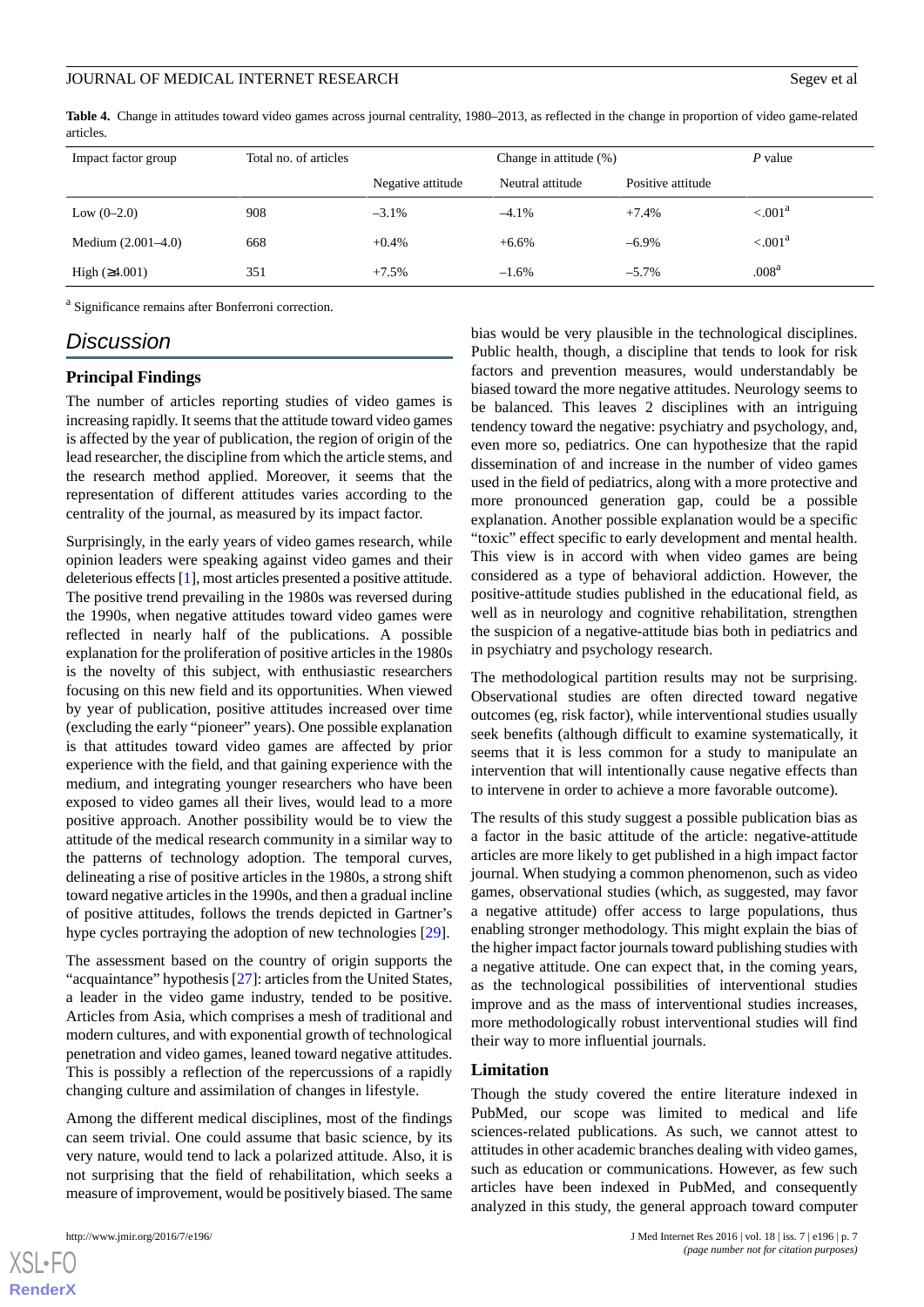games seems to be more positive. It should be noted that, as the study focused on attitudes in the medical literature, we searched only the PubMed database. Furthermore, we might have captured additional studies dealing with video games by using different keywords in our search strategy.

An additional limitation that should be noted is that we coded attitudes manually, according to human judgment, which is vulnerable to mistakes and disagreements. However, as the blinded agreement between the authors was very high, it is not likely that misclassification of articles interfered with the results. We chose to focus in this study on video games rather than social media or the internet as a whole, as the topic of video games is grounds for even greater disagreement. As internet use and email can be considered an essential part of the normal modern world (eg, for work, in the household, and for academic assignments), video games are considered "avoidable" and not a necessity, and thus their costs and benefits should be studied more carefully. Although we chose to focus on video games, in reality, the line between social media and video games has become blurred, because, unlike in the past [[30\]](#page-8-14), video games

now comprise extensive social media and multiplayer options [[31\]](#page-8-15), a problem that has been raised in the debate surrounding the new definition of internet gaming disorder in the fifth edition of the *Diagnostic and Statistical Manual of Mental Disorders* [[32,](#page-8-16)[33\]](#page-8-17).

### **Conclusions**

As suggested in the literature [[24-](#page-8-9)[26\]](#page-8-10), biases do seem to exist, and recognizing these biases is important for the scientific community studying video games. It allows the reader to put a new study into a wider context, which seems to play a major role, according to our study, and thus could provide a better perspective when interpreting information. Furthermore, these biases should serve as a wake-up call and remind us to keep an open mind about this phenomenon, carrying (as all new phenomena do) both positive and negative perspectives, which are probably intertwined with one another more often than not. Further research should examine possible biases within specific subjects, particularly subjects that are fiercely debated, such as violence, addiction, and physical health implications.

# **Acknowledgments**

We thank Ms Zmira Silman for her assistance in the statistical analysis and interpretation of results. We received no funding for this study.

# **Conflicts of Interest**

<span id="page-7-1"></span><span id="page-7-0"></span>None declared.

# <span id="page-7-2"></span>**References**

- 1. Meinel C. Will Pac-Man consume our nation's youth? MIT Technol Rev 1983;May/June(11):28.
- <span id="page-7-3"></span>2. Bavelier D, Green CS, Han DH, Renshaw PF, Merzenich MM, Gentile DA. Brains on video games. Nat Rev Neurosci 2011 Dec;12(12):763-768 [\[FREE Full text\]](http://europepmc.org/abstract/MED/22095065) [doi: [10.1038/nrn3135\]](http://dx.doi.org/10.1038/nrn3135) [Medline: [22095065](http://www.ncbi.nlm.nih.gov/entrez/query.fcgi?cmd=Retrieve&db=PubMed&list_uids=22095065&dopt=Abstract)]
- <span id="page-7-4"></span>3. Griffiths M. Can videogames be good for your health? J Health Psychol 2004 May;9(3):339-344. [doi: [10.1177/1359105304042344\]](http://dx.doi.org/10.1177/1359105304042344) [Medline: [15117533\]](http://www.ncbi.nlm.nih.gov/entrez/query.fcgi?cmd=Retrieve&db=PubMed&list_uids=15117533&dopt=Abstract)
- <span id="page-7-5"></span>4. Dye MW, Green CS, Bavelier D. The development of attention skills in action video game players. Neuropsychologia 2009 Jul;47(8-9):1780-1789 [[FREE Full text](http://europepmc.org/abstract/MED/19428410)] [doi: [10.1016/j.neuropsychologia.2009.02.002\]](http://dx.doi.org/10.1016/j.neuropsychologia.2009.02.002) [Medline: [19428410](http://www.ncbi.nlm.nih.gov/entrez/query.fcgi?cmd=Retrieve&db=PubMed&list_uids=19428410&dopt=Abstract)]
- <span id="page-7-6"></span>5. Green CS, Bavelier D. Action-video-game experience alters the spatial resolution of vision. Psychol Sci 2007 Jan;18(1):88-94 [[FREE Full text](http://europepmc.org/abstract/MED/17362383)] [doi: [10.1111/j.1467-9280.2007.01853.x\]](http://dx.doi.org/10.1111/j.1467-9280.2007.01853.x) [Medline: [17362383\]](http://www.ncbi.nlm.nih.gov/entrez/query.fcgi?cmd=Retrieve&db=PubMed&list_uids=17362383&dopt=Abstract)
- <span id="page-7-7"></span>6. Franceschini S, Gori S, Ruffino M, Viola S, Molteni M, Facoetti A. Action video games make dyslexic children read better. Curr Biol 2013 Mar 18;23(6):462-466. [doi: [10.1111/j.1467-9280.2007.01853.x](http://dx.doi.org/10.1111/j.1467-9280.2007.01853.x)] [Medline: [23453956\]](http://www.ncbi.nlm.nih.gov/entrez/query.fcgi?cmd=Retrieve&db=PubMed&list_uids=23453956&dopt=Abstract)
- <span id="page-7-8"></span>7. Zimmermann R, Gschwandtner U, Benz N, Hatz F, Schindler C, Taub E, et al. Cognitive training in Parkinson disease: cognition-specific vs nonspecific computer training. Neurology 2014 Apr 8;82(14):1219-1226. [doi: [10.1212/WNL.0000000000000287](http://dx.doi.org/10.1212/WNL.0000000000000287)] [Medline: [24623840\]](http://www.ncbi.nlm.nih.gov/entrez/query.fcgi?cmd=Retrieve&db=PubMed&list_uids=24623840&dopt=Abstract)
- <span id="page-7-9"></span>8. Greitemeyer T, Osswald S, Brauer M. Playing prosocial video games increases empathy and decreases schadenfreude. Emotion 2010 Dec;10(6):796-802. [doi: [10.1037/a0020194\]](http://dx.doi.org/10.1037/a0020194) [Medline: [21171755\]](http://www.ncbi.nlm.nih.gov/entrez/query.fcgi?cmd=Retrieve&db=PubMed&list_uids=21171755&dopt=Abstract)
- <span id="page-7-10"></span>9. Mössle T, Kleimann M, Rehbein F, Pfeiffer C. Media use and school achievement--boys at risk? Br J Dev Psychol 2010 Sep;28(Pt 3):699-725. [Medline: [20849041\]](http://www.ncbi.nlm.nih.gov/entrez/query.fcgi?cmd=Retrieve&db=PubMed&list_uids=20849041&dopt=Abstract)
- <span id="page-7-11"></span>10. Przybylski AK. Electronic gaming and psychosocial adjustment. Pediatrics 2014 Sep;134(3):e716-e722 [[FREE Full text](http://pediatrics.aappublications.org/cgi/pmidlookup?view=long&pmid=25092934)] [doi: [10.1542/peds.2013-4021](http://dx.doi.org/10.1542/peds.2013-4021)] [Medline: [25092934](http://www.ncbi.nlm.nih.gov/entrez/query.fcgi?cmd=Retrieve&db=PubMed&list_uids=25092934&dopt=Abstract)]
- <span id="page-7-12"></span>11. Richards R, McGee R, Williams SM, Welch D, Hancox RJ. Adolescent screen time and attachment to parents and peers. Arch Pediatr Adolesc Med 2010 Mar;164(3):258-262. [doi: [10.1001/archpediatrics.2009.280](http://dx.doi.org/10.1001/archpediatrics.2009.280)] [Medline: [20194259](http://www.ncbi.nlm.nih.gov/entrez/query.fcgi?cmd=Retrieve&db=PubMed&list_uids=20194259&dopt=Abstract)]
- 12. Swing EL, Gentile DA, Anderson CA, Walsh DA. Television and video game exposure and the development of attention problems. Pediatrics 2010 Aug;126(2):214-221. [doi: [10.1542/peds.2009-1508\]](http://dx.doi.org/10.1542/peds.2009-1508) [Medline: [20603258\]](http://www.ncbi.nlm.nih.gov/entrez/query.fcgi?cmd=Retrieve&db=PubMed&list_uids=20603258&dopt=Abstract)
- 13. Strasburger VC, Jordan AB, Donnerstein E. Health effects of media on children and adolescents. Pediatrics 2010 Apr;125(4):756-767. [doi: [10.1542/peds.2009-2563\]](http://dx.doi.org/10.1542/peds.2009-2563) [Medline: [20194281](http://www.ncbi.nlm.nih.gov/entrez/query.fcgi?cmd=Retrieve&db=PubMed&list_uids=20194281&dopt=Abstract)]
- 14. Read JL, Shortell SM. Interactive games to promote behavior change in prevention and treatment. JAMA 2011 Apr 27;305(16):1704-1705. [doi: [10.1001/jama.2011.408](http://dx.doi.org/10.1001/jama.2011.408)] [Medline: [21447802\]](http://www.ncbi.nlm.nih.gov/entrez/query.fcgi?cmd=Retrieve&db=PubMed&list_uids=21447802&dopt=Abstract)

[XSL](http://www.w3.org/Style/XSL)•FO **[RenderX](http://www.renderx.com/)**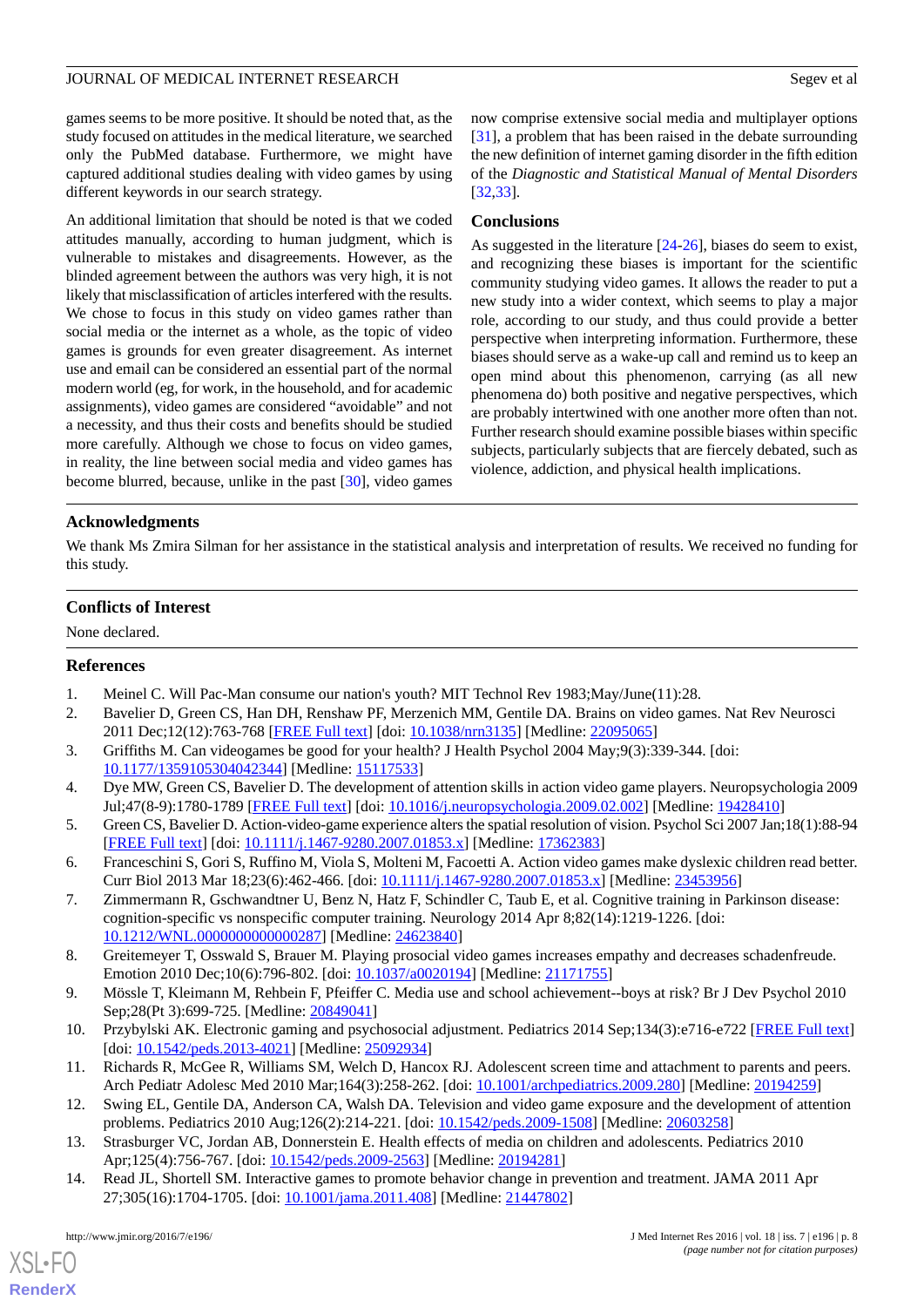- <span id="page-8-0"></span>15. Thompson D, Bhatt R, Lazarus M, Cullen K, Baranowski J, Baranowski T. A serious video game to increase fruit and vegetable consumption among elementary aged youth (Squire's Quest! II): Rationale, design, and methods. JMIR Res Protoc 2012;1(2):e19 [[FREE Full text](http://www.researchprotocols.org/2012/2/e19/)] [doi: [10.2196/resprot.2348\]](http://dx.doi.org/10.2196/resprot.2348) [Medline: [23612366\]](http://www.ncbi.nlm.nih.gov/entrez/query.fcgi?cmd=Retrieve&db=PubMed&list_uids=23612366&dopt=Abstract)
- <span id="page-8-1"></span>16. Sabel M, Sjölund A, Broeren J, Arvidsson D, Saury J, Blomgren K, et al. Active video gaming improves body coordination in survivors of childhood brain tumours. Disabil Rehabil 2016 Jan 5:1-12. [doi: [10.3109/09638288.2015.1116619\]](http://dx.doi.org/10.3109/09638288.2015.1116619) [Medline: [26728453](http://www.ncbi.nlm.nih.gov/entrez/query.fcgi?cmd=Retrieve&db=PubMed&list_uids=26728453&dopt=Abstract)]
- <span id="page-8-2"></span>17. Imam B, Miller WC, Finlayson H, Eng JJ, Jarus T. A randomized controlled trial to evaluate the feasibility of the Wii Fit for improving walking in older adults with lower limb amputation. Clin Rehabil 2015 Dec 30. [doi: [10.1177/0269215515623601\]](http://dx.doi.org/10.1177/0269215515623601) [Medline: [26721873\]](http://www.ncbi.nlm.nih.gov/entrez/query.fcgi?cmd=Retrieve&db=PubMed&list_uids=26721873&dopt=Abstract)
- <span id="page-8-4"></span><span id="page-8-3"></span>18. Sue D, Ray P, Talaei-Khoei A, Jonnagaddala J, Vichitvanichphong S. Assessing video games to improve driving skills: a literature review and observational study. JMIR Serious Games 2014;2(2):e5 [[FREE Full text](http://games.jmir.org/2014/2/e5/)] [doi: [10.2196/games.3274](http://dx.doi.org/10.2196/games.3274)] [Medline: [25654355](http://www.ncbi.nlm.nih.gov/entrez/query.fcgi?cmd=Retrieve&db=PubMed&list_uids=25654355&dopt=Abstract)]
- <span id="page-8-5"></span>19. de Araujo Thiago Bozzi TB, Silveira FR, Souza DL, Strey YT, Flores CD, Webster RS. Impact of video game genre on surgical skills development: a feasibility study. J Surg Res 2016 Mar;201(1):235-243. [doi: [10.1016/j.jss.2015.07.035\]](http://dx.doi.org/10.1016/j.jss.2015.07.035) [Medline: [26850208](http://www.ncbi.nlm.nih.gov/entrez/query.fcgi?cmd=Retrieve&db=PubMed&list_uids=26850208&dopt=Abstract)]
- <span id="page-8-6"></span>20. Nicolaidou I, Antoniades A, Constantinou R, Marangos C, Kyriacou E, Bamidis P, et al. A virtual emergency telemedicine serious game in medical training: a quantitative, professional feedback-informed evaluation study. J Med Internet Res 2015;17(6):e150 [\[FREE Full text](http://www.jmir.org/2015/6/e150/)] [doi: [10.2196/jmir.3667](http://dx.doi.org/10.2196/jmir.3667)] [Medline: [26084866](http://www.ncbi.nlm.nih.gov/entrez/query.fcgi?cmd=Retrieve&db=PubMed&list_uids=26084866&dopt=Abstract)]
- <span id="page-8-7"></span>21. Ceranoglu TA. Star Wars in psychotherapy: video games in the office. Acad Psychiatry 2010;34(3):233-236. [doi: [10.1176/appi.ap.34.3.233](http://dx.doi.org/10.1176/appi.ap.34.3.233)] [Medline: [20431107](http://www.ncbi.nlm.nih.gov/entrez/query.fcgi?cmd=Retrieve&db=PubMed&list_uids=20431107&dopt=Abstract)]
- <span id="page-8-8"></span>22. Horne-Moyer HL, Moyer BH, Messer DC, Messer ES. The use of electronic games in therapy: a review with clinical implications. Curr Psychiatry Rep 2014 Dec;16(12):520 [[FREE Full text](http://europepmc.org/abstract/MED/25312026)] [doi: [10.1007/s11920-014-0520-6\]](http://dx.doi.org/10.1007/s11920-014-0520-6) [Medline: [25312026](http://www.ncbi.nlm.nih.gov/entrez/query.fcgi?cmd=Retrieve&db=PubMed&list_uids=25312026&dopt=Abstract)]
- <span id="page-8-9"></span>23. Council OC. From the American Academy of Pediatrics: policy statement--media violence. Pediatrics 2009 Nov;124(5):1495-1503. [doi: [10.1542/peds.2009-2146\]](http://dx.doi.org/10.1542/peds.2009-2146) [Medline: [19841118\]](http://www.ncbi.nlm.nih.gov/entrez/query.fcgi?cmd=Retrieve&db=PubMed&list_uids=19841118&dopt=Abstract)
- <span id="page-8-10"></span>24. [No authors listed]. Is exposure to media violence a public-health risk? Lancet 2008 Apr 5;371(9619):1137. [doi: [10.1016/S0140-6736\(08\)60495-X\]](http://dx.doi.org/10.1016/S0140-6736(08)60495-X) [Medline: [18395556\]](http://www.ncbi.nlm.nih.gov/entrez/query.fcgi?cmd=Retrieve&db=PubMed&list_uids=18395556&dopt=Abstract)
- 25. Ferguson CJ. Violent video games and the Supreme Court: lessons for the scientific community in the wake of Brown v. Entertainment Merchants Association. Am Psychol 2013;68(2):57-74. [doi: [10.1037/a0030597\]](http://dx.doi.org/10.1037/a0030597) [Medline: [23421606\]](http://www.ncbi.nlm.nih.gov/entrez/query.fcgi?cmd=Retrieve&db=PubMed&list_uids=23421606&dopt=Abstract)
- <span id="page-8-12"></span><span id="page-8-11"></span>26. Ferguson CJ, Kilburn J. Much ado about nothing: the misestimation and overinterpretation of violent video game effects in eastern and western nations: comment on Anderson et al. (2010). Psychol Bull 2010 Mar;136(2):174-8; discussion 182. [doi: [10.1037/a0018566\]](http://dx.doi.org/10.1037/a0018566) [Medline: [20192554](http://www.ncbi.nlm.nih.gov/entrez/query.fcgi?cmd=Retrieve&db=PubMed&list_uids=20192554&dopt=Abstract)]
- <span id="page-8-13"></span>27. Przybylski AK. Who believes electronic games cause real world aggression? Cyberpsychol Behav Soc Netw 2014 Apr;17(4):228-234. [doi: [10.1089/cyber.2013.0245\]](http://dx.doi.org/10.1089/cyber.2013.0245) [Medline: [24256132\]](http://www.ncbi.nlm.nih.gov/entrez/query.fcgi?cmd=Retrieve&db=PubMed&list_uids=24256132&dopt=Abstract)
- <span id="page-8-14"></span>28. Oxford Dictionaries: Attitude. Oxford, UK: Oxford University Press; 2016. URL: [http://www.oxforddictionaries.com/](http://www.oxforddictionaries.com/definition/english/attitude?q=Attitude) [definition/english/attitude?q=Attitude](http://www.oxforddictionaries.com/definition/english/attitude?q=Attitude) [accessed 2016-06-12] [[WebCite Cache ID 6iDD0CszR](http://www.webcitation.org/

                                            6iDD0CszR)]
- <span id="page-8-15"></span>29. Linden A, Fenn J. Understanding Gartner's Hype Cycles: Strategic Analysis Report No. R-20-1971. Stamford, CT: Gartner, Inc; 2003 May 30. URL:<http://www.ask-force.org/web/Discourse/Linden-HypeCycle-2003.pdf> [accessed 2016-07-11] [[WebCite Cache ID 6ivK2sKlQ\]](http://www.webcitation.org/

                                            6ivK2sKlQ)
- <span id="page-8-16"></span>30. Braun C, Giroux J. Arcade video games: proxemic, cognitive and content analyses. J Leisure Res 1989;21(2):92-105.
- <span id="page-8-17"></span>31. Lee HJ, Choi J, Kim JW, Park SJ, Gloor P. Communication, opponents, and clan performance in online games: a social network approach. Cyberpsychol Behav Soc Netw 2013 Dec;16(12):878-883 [[FREE Full text](http://europepmc.org/abstract/MED/23745617)] [doi: [10.1089/cyber.2011.0522\]](http://dx.doi.org/10.1089/cyber.2011.0522) [Medline: [23745617](http://www.ncbi.nlm.nih.gov/entrez/query.fcgi?cmd=Retrieve&db=PubMed&list_uids=23745617&dopt=Abstract)]
- 32. King DL, Delfabbro PH. Issues for DSM-5: video-gaming disorder? Aust N Z J Psychiatry 2013 Jan;47(1):20-22. [doi: [10.1177/0004867412464065\]](http://dx.doi.org/10.1177/0004867412464065) [Medline: [23293310\]](http://www.ncbi.nlm.nih.gov/entrez/query.fcgi?cmd=Retrieve&db=PubMed&list_uids=23293310&dopt=Abstract)
- 33. Starcevic V. Is Internet addiction a useful concept? Aust N Z J Psychiatry 2013 Jan;47(1):16-19. [doi: [10.1177/0004867412461693\]](http://dx.doi.org/10.1177/0004867412461693) [Medline: [23293309\]](http://www.ncbi.nlm.nih.gov/entrez/query.fcgi?cmd=Retrieve&db=PubMed&list_uids=23293309&dopt=Abstract)

# **Abbreviations**

**MeSH:** Medical Subject Headings